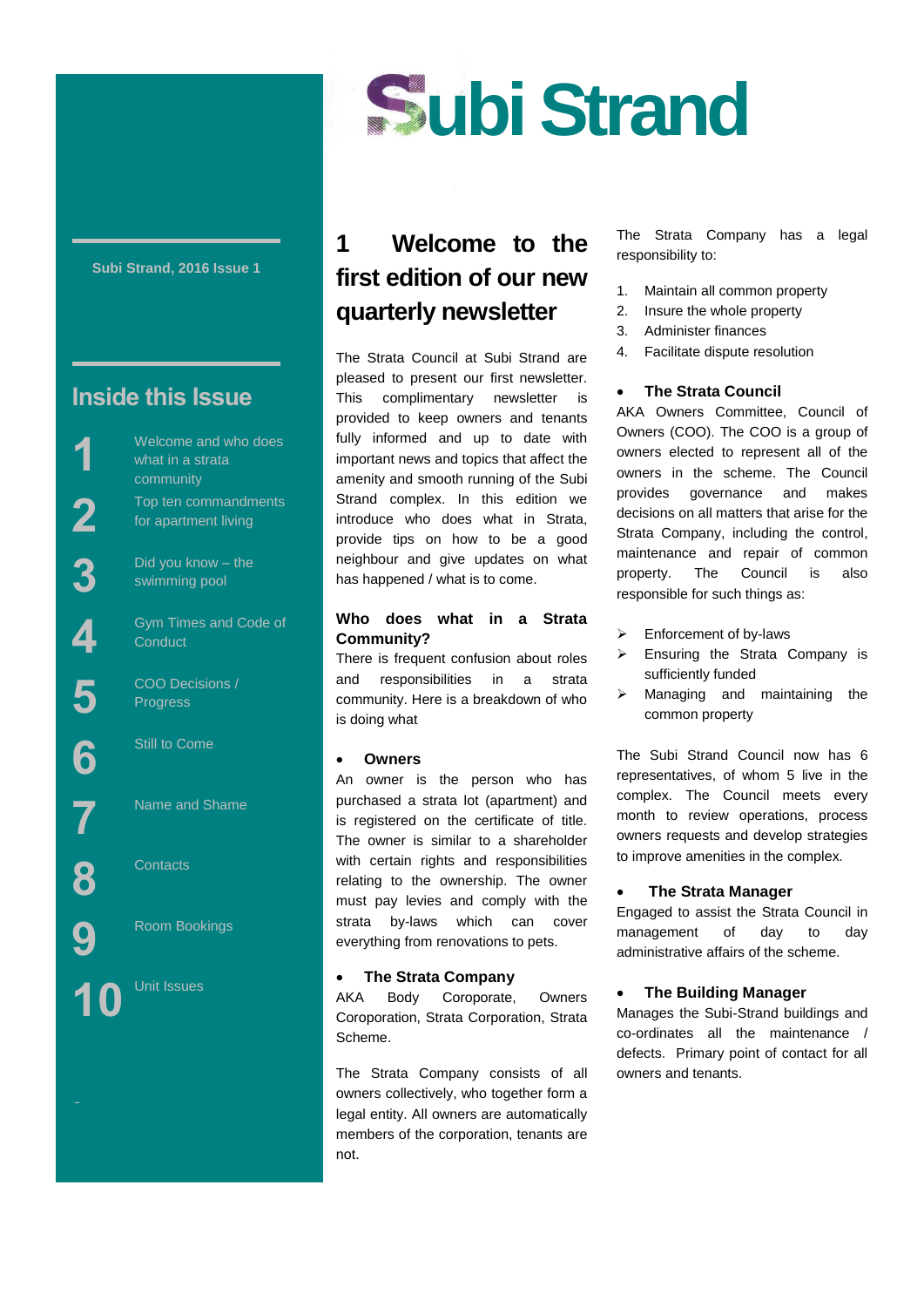# **2 Top Ten Commandments for Apartment Living**

- **1. Love Thy Neighbour -** Recognise that when you're apartment living that your neighbor is not across the street but is on the other side of your walls, floor and ceilings.
- **2. Be soft spoken when entering or leaving –** Especially when leaving before sunrise or returning late at night. Be whisper quiet, not all tenants work 9–5 and may be trying to sleep during regular daylight hours.
- **3. Be considerate of the noise level within the apartment** – This is one of the most common complaints to building managers. Use soft footwear, practice quiet time with children, turn the volume down on electronics.
- **4. Respect all common areas** there are bylaws that allow recovery of costs for damage to common areas and equipment.
- **5. Have apartment "dumping" etiquette**  there are bins for general rubbish and re-cycle bins for glass, paper, plastics etc. Always fold up or smash boxes and other compact items. Do not put recyclable material in general rubbish.
- **6. Choose pets for apartment living** Always keep any four legged animal on a leash, with a muzzle if necessary, while walking around the complex.
- **7. Offer positive assistance or convenience to neighbours** – if you see neighbours struggling with shopping ask if they need a hand carrying them to your floor or hold doors open.
- **8. Know the rules about smoking –** Subi Strand is a non – smoking complex. If smoking is allowed inside of the apartment make sure the area is completely ventilated. Properly discard cigarette butts in your own general rubbish.
- 9. **Be cautious about the number of guests** – Bylaws limit the number of guests to 6 per resident. Avoid rowdy and reckless behavior. If holding a party, let those neighbours know who may be inconvenienced know of the occasion. Invite them if you think they might enjoy the party. Turn down the music by 10pm.

## 10.**Respect all parking spaces and speed**

**limits** – Please make sure that you park within your own parking spaces. There is no visitor parking within the Subi Strand complex. Please do not park in commercial or washdown bays.

# **3 - POOL AREA**



- The pool contains 150,000 litres of water
- Subi Strand bylaws prohibit glassware in the pool area
- Broken glass in the swimming pool requires the pool to be emptied, cleaned and refilled at a cost of \$20,000
- Costs for damage to the pool, or any common area, are charged to the owner or tenant



# **4 - GYM**

Opening Times – 5am-10pm

- Ensure that you return all equipment to it's correct position.
- Ensure that you dress appropriately.
- Remember your key fob if you leave the gym

## **5 - Council of Owners Decisions / Actions;**

A brief summary below of some of the areas:

- 1. Building Manager we have been through three Building Managers. Sam Arabi is now in place and doing a great job addressing all the areas that have been a concern over the last year
- 2. Cleaning contractor replaced due to poor performance
- 3. House rules confirmed
- 4. Gym lockers, fit balls and step box purchased
- 5. Dining Room / Theatre new online booking system in place, out of hours access now enabled
- 6. Signage Improved intercom, basement speed limit, gym signage to come
- 7. Notice Boards in all lifts (available for use by all)
- 8. Reporting cleaning and room booking audits, breach reports, maintenance/defects, common area audits
- 9. Inaccessible windows cleaned
- 10. Roof anchor points tested and guard rails installed
- 11. Lift carpet replaced
- 12. Budgets and sinking fund assessment
- 13. Contractor tendering and approvals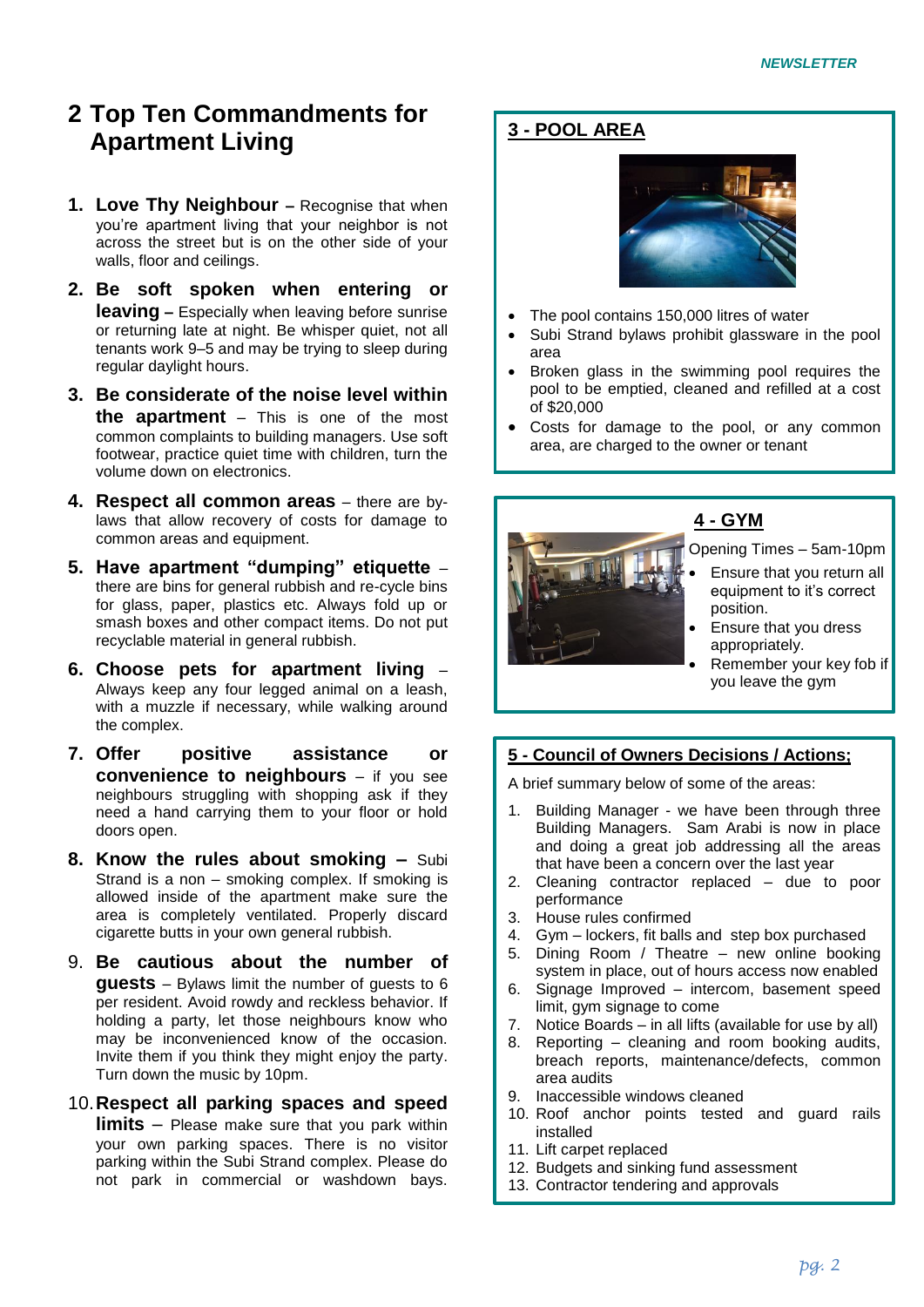# **6 - STILL TO COME**

# **A) AGM – August 3rd Sinking Fund and Budgets**

A proposed new budget will be outlined at the AGM along with a sinking fund proposal There are also some vacancies on the Council of Owners so if you are interested in joining then please ensure you lodge your interest when the AGM pack is distributed

### **B) WEBSITE**

Subi-Strand will soon have its own website, [www.subistrand.com.au](http://www.subistrand.com.au/) , where you can;

- Book the dining room and theatre online
- Obtain a copy of the House Rules
- Review the Strata By-Laws
- Council of Owners plans and activities
- Residents forum for their use

### **C) YOGA**

If anyone is interested in running a yoga class please get in touch with the Building Manager

### **D) BUILDING MANAGER LOCATION**

The Building Manager will be re-located and will have a desk in the East lobby. This will make him more accessible and visible for all owners and tenants

# **7 - BE AWARE – Name and Shame**

#### **Level 5 East Corridor**

An owner / resident set off two fire extinguishers. Not only did this create a mess, with extra cleaning costs, it has damaged the skirting and resulting in the Strata having to purchase two more extinguishers.



### **Level 1 East Bin Chute**

If the bin chute is blocked then please take your rubbish down to the B1 Bin Store. Do not dump within the bin chute room, this is a health and safety hazard !



**Where applicable, any costs for damage or services associated with a specific unit will be invoiced to that owner.**

## **8 – Contacts**

### **Building Manager Information**

Sam Arabi – 0428 964 986 or [buildingmanager@subistrand.com.au](mailto:buildingmanager@subistrand.com.au)

Hours of Work (generally); Monday 6am–3pm Tuesday 10am-6pm Wednesday 6am–3pm Thursday 10am-6pm Friday – 8.30am-5pm

Please remember, this is not a hotel. We do not have cover 24/7 and the Building Manager's job is to ensure that the building is well maintained, secure and is a contact (during working hours) for all residents / tenants.

Any OUT OF HOURS issues should be dealt with the following working day unless an emergency.

If there is an emergency out of the Building Manager's work hours then please dial 911 and ask the police / fire / ambulance for assistance.

# **9 - Room Bookings**

The dining room and theatre can now be booked online, allowing residents / tenants the ability to see what hours are available. Please see details on the notice boards within the lifts.

## **10 - Issues Within your Unit / Area**

All non-structural defects should be reported to the builder if they are within the defect liability period. If the defect is structural then the defect liability period is up to 6yrs from completion. Structural defect should also be reported to the builder. (details for reporting defects can be found within your Finbar handover pack)

Contact : [defects@hanssen.com.au](mailto:defects@hanssen.com.au)

### **Your Input is Appreciated**

If you feel that you would like to input something to the newsletter, want to make the Council of Owners aware of an issue or have a suggestion please let us know;

- Email : [buildingmanager@subistrand.com.au](mailto:buildingmanager@subistrand.com.au)
- Email Strata Manager : [info@stratacbd.com.au](mailto:info@stratacbd.com.au)